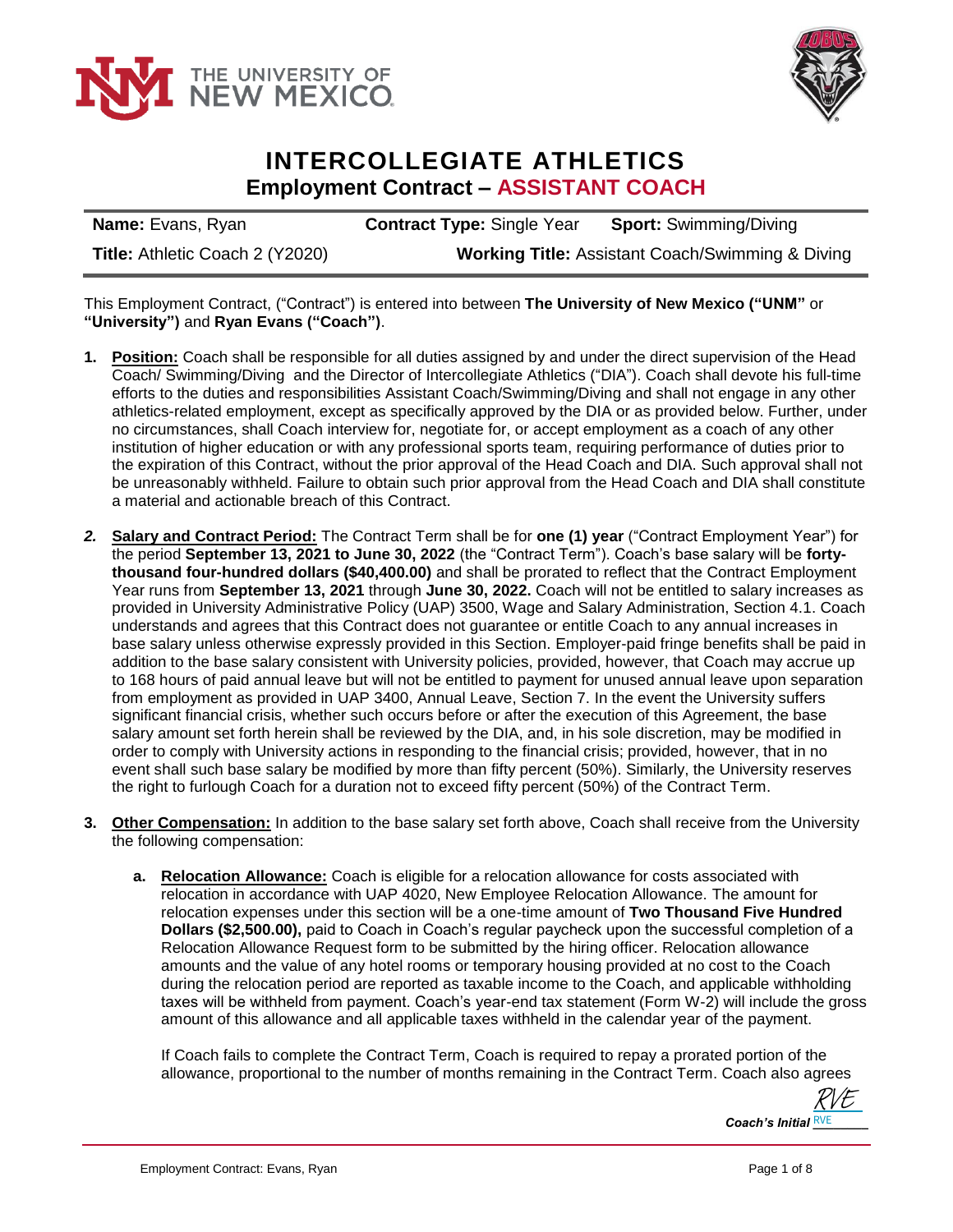and understands that reimbursement may be accomplished in whole or in part via deduction from Coach's final paycheck as permitted by New Mexico law, Section 50-4-2 NMSA (1978). The amount of the deduction will not exceed the minimum wages to which the Coach would be entitled under state and federal law. Coach further agrees and understands that if the deduction from Coach's final check does not reimburse the University in full for moving expenses paid to the Coach, Coach will reimburse the University the remaining balance within sixty (60) days of the termination date.

Coach understands agrees that all compensation set forth in this Section is subject to compliance with University policies and procedures, the Mountain West Conference (MWC) rules and regulations, and the NCAA policies and procedures.

- **4. Incentive Salary:** An incentive payment is a direct payment over and above the Coach's base salary, in an amount to be determined by the DIA subject to the approval of the University President or designee and subject to availability of funds. Coach is eligible for an incentive payment upon achieving performance criteria established by the DIA in his exclusive discretion, and which are subject to annual review and revision by the DIA. Incentive payments, if any, will be paid no later than **ninety (90)** days after the end of the Contract Term. In order to be eligible for incentive payments under this provision, Coach must be currently employed by the University at the time that the incentive payment is due. Coach understands and agrees that incentive payments, if any, are taxable compensation to Coach and that Coach is solely responsible for the tax consequences associated therewith.
- **5. Independent Income:** Subject to compliance with Athletics Department, University, MWC and NCAA policies, as currently in force and from time to time amended, and with advance written permission of the DIA, Coach may earn other athletics-related income during the period of this Contract only as set forth below. Coach understands and agrees that such activities are independent of Coach's University employment and the University shall have no liability or responsibility for any claims arising therefrom. Coach agrees to indemnify the University and hold it harmless from any claims arising out of any independent contractual or other business and/or employment arrangements with third parties. Coach's advance written requests pursuant to this Section shall include the sources and amounts of any independent income contemplated by this Section. Coach understands and agrees that Coach is solely responsible for any tax liability associated with such activities.

With the written permission of the DIA, Coach may organize and conduct or be employed by a camp, clinic, lessons, or sports league pursuant to the Athletics Department's summer camp policy. Coach understands and agrees to comply with all generally applicable University policies, NCAA and MWC rules, as well as the terms UNM Athletics' Camp Manual Policy and Procedures provided by the UNM Athletics Compliance office. Coach acknowledges that these policies, procedures and rules include, but are not limited to policies and rules regarding: licensing of University logos, trademarks, copyrighted material and the images and likenesses of University students and employees; income reporting; background checks; minors on campus; discrimination and harassment; and the appropriate use of University facilities. These activities are performed in addition to Coach's assigned duties and responsibilities, and shall not interfere with those assigned duties and responsibilities. Coach shall receive no compensation from the University in connection with these activities. Coach understands and agrees that Coach is solely responsible for any tax liability associated with such activities and that the University shall have no liability or responsibility for any claims arising therefrom. Coach shall be responsible for obtaining general liability insurance in accordance with insurance laws of the State of New Mexico, and will name the University as a third-party beneficiary of such insurance policies. Coach agrees to indemnify the University and hold it harmless from any claims arising out of any camprelated activities.

**6. Duties and Responsibilities:** Under the supervision and direction of the Head Coach/ Swimming/Diving and the DIA, Coach shall be responsible for assisting the Head Coach to achieve, in an efficient and effective manner, the goals and objectives of the University's Intercollegiate Swimming/Diving Program and the Department of Intercollegiate Athletics as established by the DIA. Said goals and achievements shall be in concert with the mission of the Department of Intercollegiate Athletics and the University, including the planning development, implementation and maintenance of an NCAA Division I Swimming/Diving program

Coach's Initial **RVE** [RVE](https://secure.na2.echosign.com/verifier?tx=CBJCHBCAABAAeFueWqsJ-k38AD2TOMRWk6ZkE0cjKldt)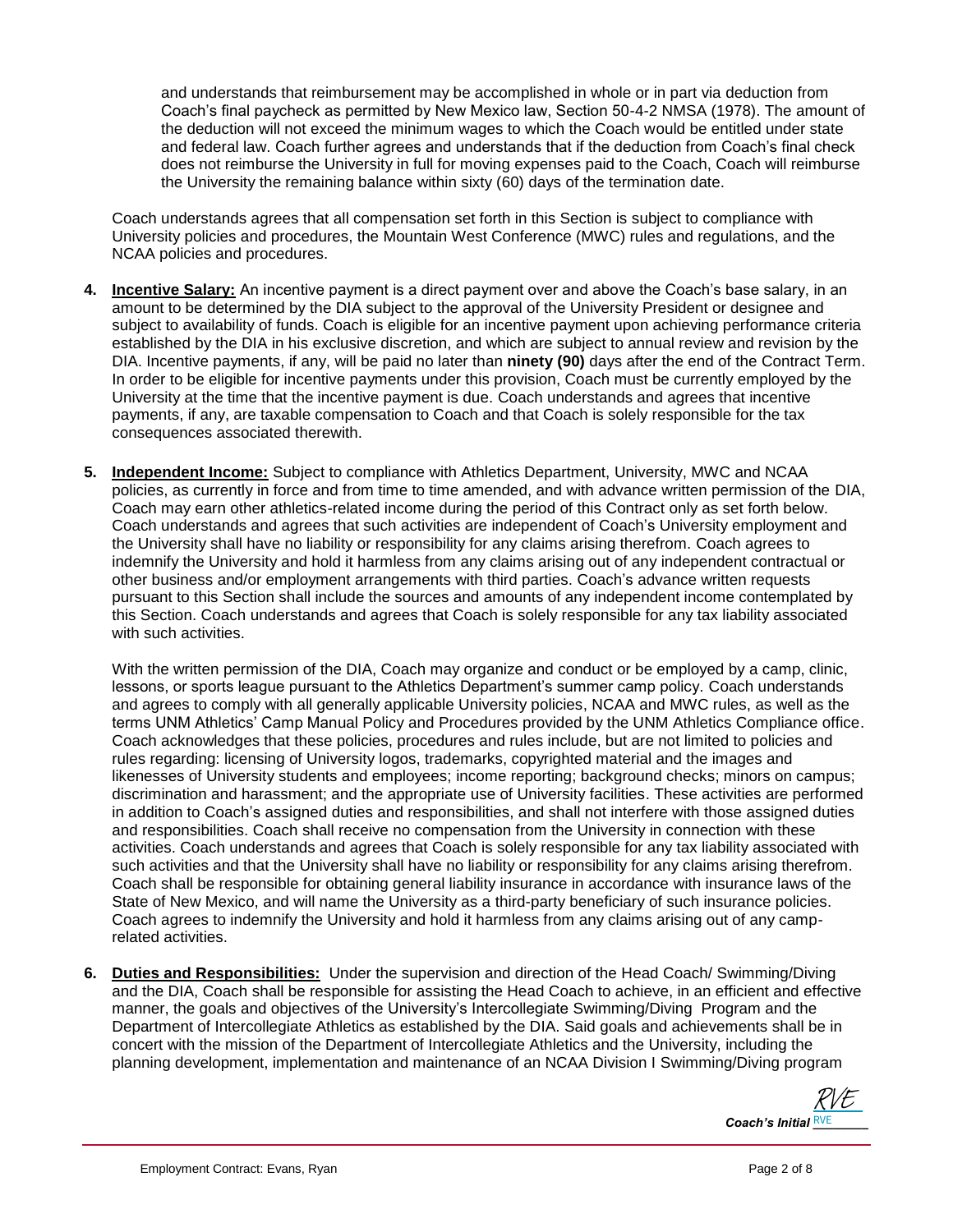that is characterized by excellence, exemplified by academic achievement and development of character, maturity and a sense of fair play in Swimming/Diving . To that end:

- **a.** Coach shall perform his duties and responsibilities under this Contract to the reasonable satisfaction of the Head Coach and DIA, including but not limited to, assisting the Head Coach in the recruitment of student athletes consistent with all NCAA and MWC regulations, coaching and instruction of student athletes as well as all responsibilities normally associated with and performed by an Assistant Coach to the Head Coach of an NCAA Division I Swimming/Diving program at a member institution of the Mountain West Conference or other major NCAA Division I institution. Coach agrees to maintain a courteous and collegial working relationship with Athletics Department and University staff and faculty. Coach shall perform all duties set forth in this Contract and reasonably assigned by the Head Coach/ and DIA including, without limitation, assisting in the development and implementation of recruiting plans and strategies consistent with all applicable NCAA and MWC regulations; and, in general shall be responsible for evaluating, recruiting training conditioning, instructing, supervising, disciplining and coaching student athletes to prepare them to compete in the MWC and against college competition at the national level.
- **b.** Coach shall be responsible for assisting the Head Coach and use his best efforts to ensure that institutional control of the Swimming/Diving program is sustained through the development, implementation and maintenance of a vigorous and effective program for compliance with all NCAA, and MWC regulations and bylaws, and all policies of the University.
- **c.** Coach shall act and speak positively about the University and the University's athletic programs in private and public forums.
- **d.** Coach shall perform his duties and responsibilities while comporting himself at all times in a professional and personal manner consistent with good sportsmanship and with the high moral, ethical and academic standards of the University and the Department, the MWC, and the NCAA.
- **e.** At no time shall Coach be involved in discreditable conduct that is inconsistent with professional standards of the University, or that is seriously prejudicial to the best interests of the University, or that violates the University's mission in a substantive manner.
- **f.** Coach shall exercise due care such that any personnel under his responsibility or supervision shall comport themselves in a similar manner.
- **g.** Coach shall make every reasonable effort to ensure that all student athletes' academic requirements are met in cooperation with and in support of the University faculty and administration.
- **h.** Coach recognizes and supports the importance to the University of its academic policies, standards and requirements and Coach hereby agrees to abide by and support these and any future academic standards adopted by the University, in all aspects of his duties and set forth herein.
- **i.** Coach shall not disclose or use any secret, proprietary, or confidential information about the University or its business affairs or activities, all of which shall be deemed "confidential information," except during the term hereof and then only for the benefit of the University.
- **j.** Coach, as a recognized and notable spokesperson for intercollegiate athletics and education, shall support the University administration mission, policies and decisions, in all of his dealing and activities with the public
- **7. Conduct of Athletics Personnel:** Coach, hired to administer, conduct, and/or coach intercollegiate athletics, shall act with honesty and sportsmanship at all times in promoting the honor and dignity of fair play in the

Coach's Initial **RVE** [RVE](https://secure.na2.echosign.com/verifier?tx=CBJCHBCAABAAeFueWqsJ-k38AD2TOMRWk6ZkE0cjKldt)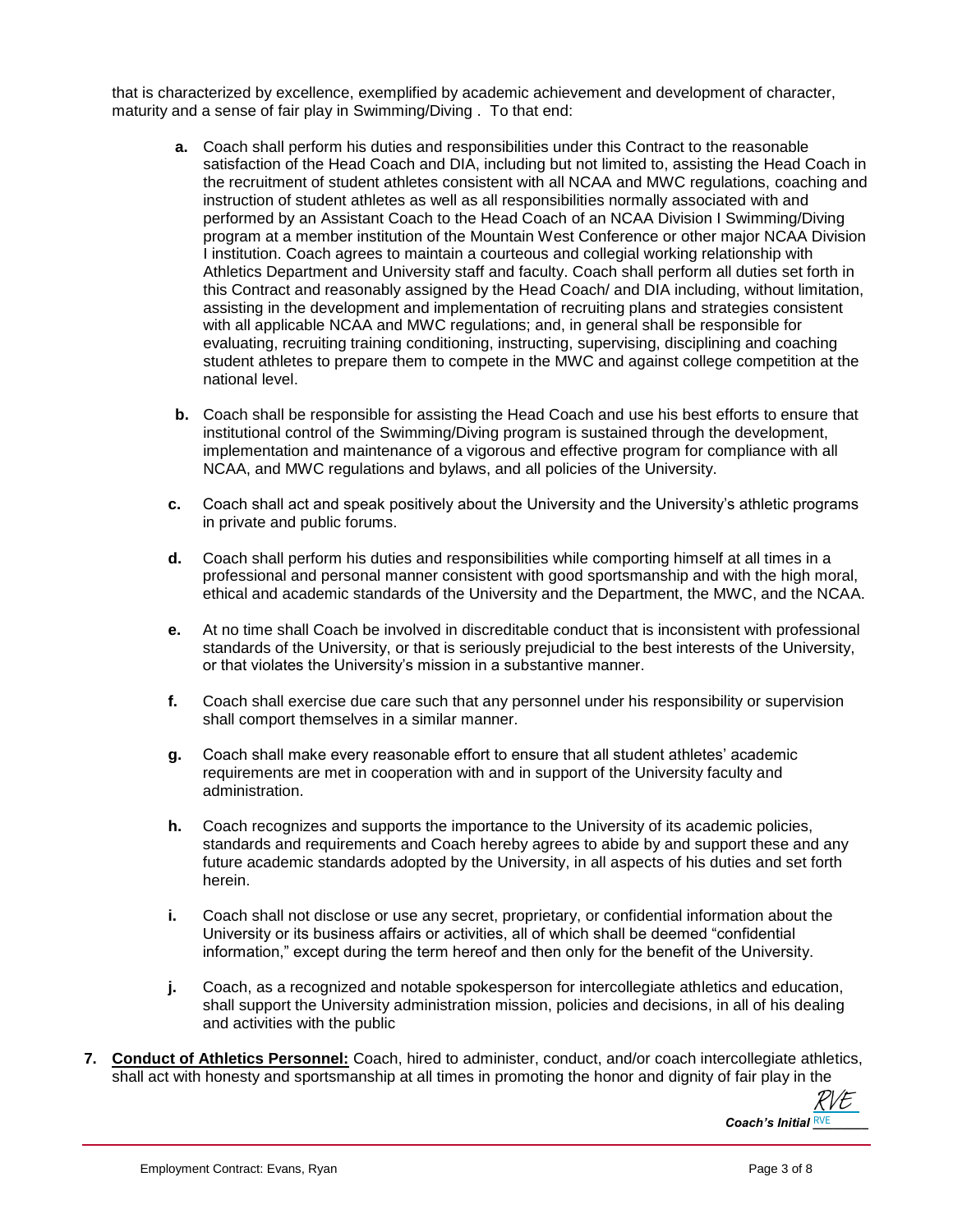context of the high standards associated with collegiate competitive sports. Coach understands and agrees that honesty and sportsmanship at all times, and the promotion of the honor and dignity of fair play in the context of the high standards associated with collegiate competitive sports, are material to this Contract, and that any conduct that undermines these values may be grounds for discipline, which can include termination for cause in accordance with Section 11.

Coach acknowledges that negative statements concerning the Athletics Department, the University, and the State of New Mexico made to the media or in public may be detrimental to recruiting, fundraising, and the morale of coaches, staff and players in the Swimming/Diving program and other programs of intercollegiate athletics and the reputation of the University. Therefore, Coach agrees that Coach is highly encouraged that whenever appropriate and in a timely manner, will first direct any complaint or criticism that Coach may have of a particular University Sports Program, the Athletics Department or the University to the DIA before directing the complaint or criticism to anyone else. This shall not prohibit Coach from making communications protected by whistleblower laws. Further, Coach shall make reasonable efforts to project a positive image with respect to the University, Athletics Department, and Swimming/Diving Program. Any conduct that disparages the Swimming/Diving Program, Athletics Department or the University may be grounds for discipline, which can include termination for cause in accordance with Section 11.

Coach shall not engage in activities or conduct injurious to the reputation of the University, including without limitation, repeatedly conveying to one person, or conveying to an assembled public group, negative information concerning the University.

- **8. Unethical Conduct:** Coach will refrain from unethical conduct. Unethical conduct may include, but is not limited to, the following examples of misconduct:
	- **a.** Refusal to furnish information relevant to an investigation of a possible violation of an NCAA regulation when requested to do so by the NCAA or the University;
	- **b.** Involvement in arranging for fraudulent academic credit or false transcripts for a prospective or an enrolled student-athlete;
	- **c.** Involvement in offering or providing a prospective or an enrolled student-athlete an improper inducement or extra benefit or improper financial aid;
	- **d.** Furnishing the NCAA or the University false or misleading information concerning Coach's involvement in or knowledge of matters relevant to a possible violation of an NCAA regulation;
	- **e.** Receipt of benefits by Coach for facilitation or arranging a meeting between a student-athlete and an agent, financial advisor, or a representative of an agent or advisor (e.g., "runner");
	- **f.** Refusal to furnish information relevant to an investigation of a possible violation of federal or state law or University policy when requested to do so by lawfully authorized federal or state agents or University officials or when otherwise required to report under University policy; or
	- **g.** Refusal to comply with regulatory or policy requirements, including but not limited to the reporting requirements imposed by the Jeanne Clery Disclosure of Campus Security Policy and Campus Crime Statistics Act, Title IX of the Education Amendments of 1972 (the "Clery Act"), and any and all University policies relating thereto.

Coach's agreement to refrain from unethical conduct is a material term of Coach's employment and this Contract. Coach expressly understands and acknowledges that unethical conduct is sufficient justification for Termination of Contract for Cause as described in Section 11.

**9. Compliance With Laws, Policies, Rules and Regulations:** Coach shall be responsible for being fully knowledgeable of, and being in full compliance with, the policies, rules, and regulations of the University, the MWC, or any other conference with which the University may elect to affiliate, the NCAA (as they are

Coach's Initial **RVE** [RVE](https://secure.na2.echosign.com/verifier?tx=CBJCHBCAABAAeFueWqsJ-k38AD2TOMRWk6ZkE0cjKldt)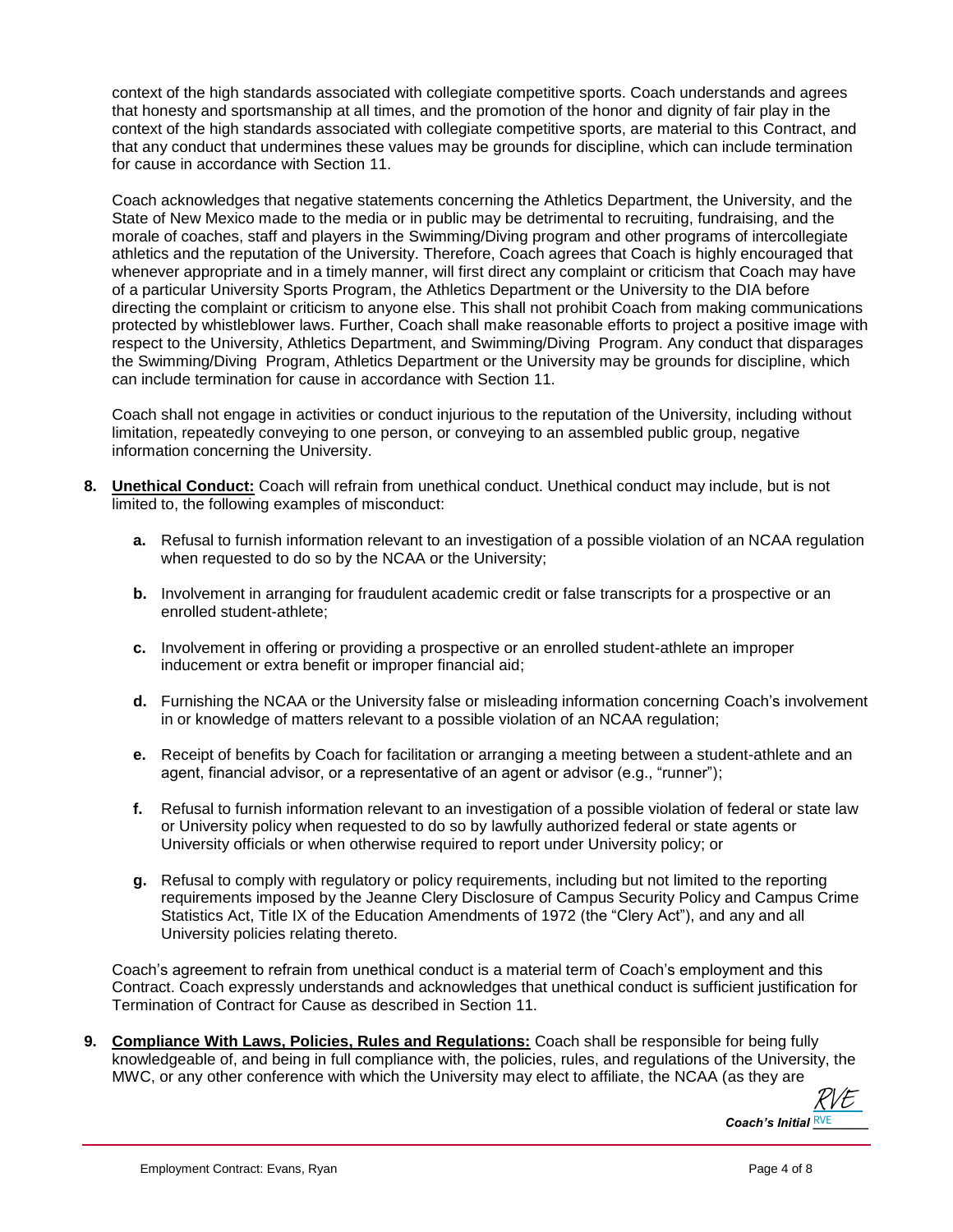currently in force and as they are amended from time to time), as well as applicable federal laws, including but not limited to the Clery Act; Title IX of the Education Amendments of 1972; applicable New Mexico laws; and University policies regarding crime reporting and sexual harassment, including, but not limited to sexual harassment, sexual misconduct, and sexual violence. Coach shall immediately report any apparent or confirmed violations of the above laws, policies, rules, and regulations occurring in the department to the university's compliance staff, the DIA, or UNM's Division of Human Resources, as well as other University official/departments as may be required by University policy. Upon receiving any information about a person who has experienced sexual misconduct, harassment, sexual assault or other sexual violence, Coach shall also report the information to UNM's Office of Equal Opportunity (OEO) within 24 hours, or as soon as reasonably practicable, by calling OEO at 505-277-5251 or by email at [oeo@unm.edu.](mailto:oeo@unm.edu) Failure by Coach to report immediately to the University's athletics compliance staff and, as appropriate the DIA or other responsible University official/department, any alleged violations of University, MWC or NCAA policies, rules or regulations by Coach or, upon becoming aware of violations by any coaches, staff members, studentathletes, or other persons under Coach's supervision that become known to Coach, which failure, in the reasonable opinion of the DIA (i) creates material risk for the University or Program or (ii) negatively affects the University or the Program in a material manner, shall subject Coach to disciplinary or corrective action as set forth in the NCAA enforcement procedure. Such failure to report shall also subject Coach to immediate suspension, at the University's sole discretion, for a period of time without pay, or termination as described in Section 11.

If the University determines that Coach is in violation of MWC or NCAA rules and regulations while employed by the University, or was in violation of NCAA or conference rules and regulations during prior employment at another NCAA member institution, Coach shall be subject to disciplinary or corrective action as set forth in the NCAA enforcement procedure and may be suspended without pay by the University at the University's reasonable discretion for a period of time not to exceed ninety (90) days, or terminated as described in Section 11. If Coach fails to meet his obligations as stated in this Section or fails to complete any Universityrequired training within six (6) months of the beginning of Coach's employment, or otherwise fails or refuses to meet his obligations under any law, regulation, policy or procedure, Coach may be subject to disciplinary action up to and including suspension and termination as described in Section 11.

Coach specifically acknowledges and agrees that Coach's compliance with applicable laws, policies, rules, and regulations are material obligations of this Contract.

- **10. Non-Applicability of University Employment Policies and Due Process Guarantees:** This Contract creates no expectancy of or property interest in continued employment with the University. Accordingly, no provisions of the University Administrative Policy manual (UAP) addressing or governing separation of employment, discipline and contract employees generally are applicable to Coach. No due process guarantees relating to progressive discipline, suspension, discharge, and appeal processes are accorded to Coach under this Contract. All rights, processes and notices afforded to Coach or required from Coach are specifically enumerated under sections 11, 12 and 13 of this Contract.
- **11. Termination of Contract for Cause:** The University reserves the right to immediately terminate this Contract for cause at any time. Cause includes, but is not limited to, violation of any material obligation of Coach under this Contract or any amendments hereto. In addition to a material breach of this Contract, the parties agree that the following non-exclusive list constitutes cause for termination under this Section:
	- **a.** insubordination;
	- **b.** Coach's neglect of, or failure or refusal to perform, his duties as Assistant Coach in any material respect after receiving written notice of such failure or refusal from the DIA;
	- **c.** Malfeasance involving misuse of University or donor funds;
	- **d.** Coach's failure to comport himself in a manner consistent with good sportsmanship or the moral, ethical or academic standards specified in this Contract or in University policies and regulations;

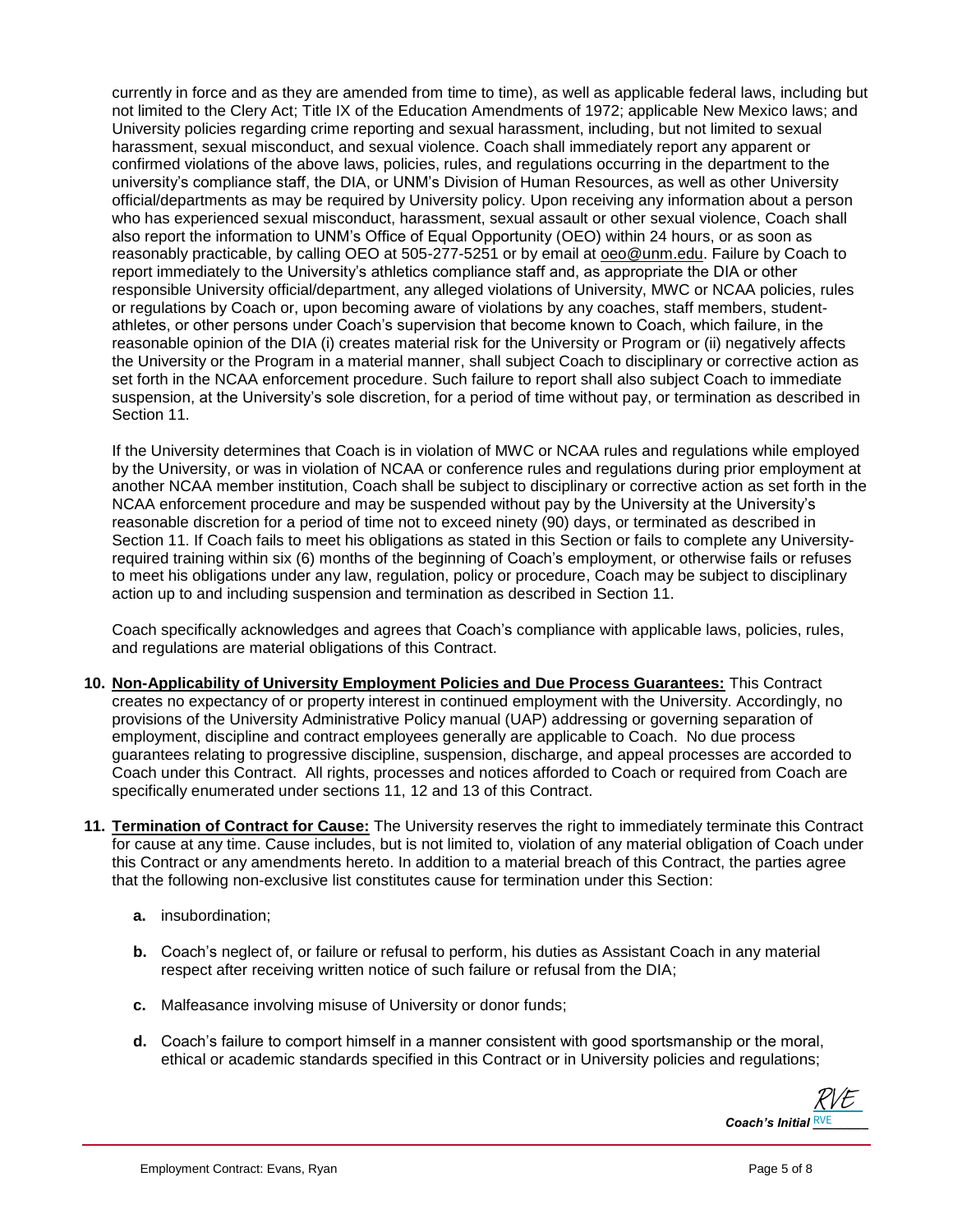- **e.** failure of Coach or any other person under his supervision and direction to comply with applicable standards or regulations of the MWC or the NCAA, federal or state law, or University rules, regulations or policies, as amended from time to time, regardless of whether such violation results in the imposition of sanctions or other consequences;
- **f.** Coach's failure to promote an atmosphere of compliance or his failure to properly and effectively monitor personnel under his supervision and direction which results in material non-compliance by Coach's personnel, with applicable standards or regulations of the MWC or the NCAA, federal or state law, or University rules, regulations, or policies, as amended from time to time, regardless of whether such violation results in the imposition of sanctions or other consequences;
- **g.** Coach's instruction to any assistant coach, student or other person to respond inaccurately or incompletely to any request or inquiry concerning a matter relevant to University's athletic programs or other institution of higher learning which shall be propounded by University, the NCAA, the MWC or other governing body having supervision over the athletic programs of University or such other institution of higher learning, or required by law;
- **h.** Coach's failure to fully cooperate in the enforcement and implementation of any drug testing and/or education program established by the University, the MWC, the NCAA, or pursuant to federal or state law that is applicable to student athletes or other employees of the University;
- **i.** Coach's being charged with, indicted for, pleading no contest to, or being convicted of (i) any felony; or, (ii) any misdemeanor involving gambling, drugs or alcohol. For purposes of termination of this Contract for cause, the parties agree that a conviction or plea will serve as conclusive evidence of the commission of the alleged crime by Coach;
- **j.** engaging in conduct which either (i) displays a continual, serious disrespect or continual, serious disregard for the mission of the University, (ii) brings Coach into public disrepute (ii) constitutes moral turpitude or breaches the high moral and ethical standards applicable to Coach as a visible representative of the University;
- **k.** major or repeated minor violation of policies, rules, or regulations of the University; major or repeated secondary infractions of the MWC or NCAA rules (including any similar infraction which may have occurred at Coach's prior employment); major or repeated minor violation of New Mexico or federal laws, regulations, or policies;
- **l.** Coach's misconduct, whether or not relating to Coach's employment, which is not in the best interest of the University or which violates the University's mission, interests, policies, or regulations, and which causes material damage to the reputation or dignity of the University or its athletics program;
- **m.** participating in any (i) gambling, bookmaking, wagering, or betting involving any athletic contest whatsoever whether by soliciting, placing or accepting a bet or wager or through a bookmaker, a pool, or any other method of gambling; or (ii) counseling, instruction, encouraging, or knowingly and intentionally permitting any student-athlete, assistant coach, or other individual under or subject to Coach's control, authority, or supervision to participate in such activity;
- **n.** failure to report promptly to the DIA in writing any violations or potential violations known to Coach of University Rules including, but not limited to, those by Coach, his assistant coaches, student athletes or other persons under the direct control or supervision of Coach;
- **o.** failure to take reasonable steps to ensure the physical and mental wellbeing of student athletes on the Swimming/Diving team;
- **p.** willful or grossly negligent conduct injurious to the University's Intercollegiate Swimming/Diving Program or the University;

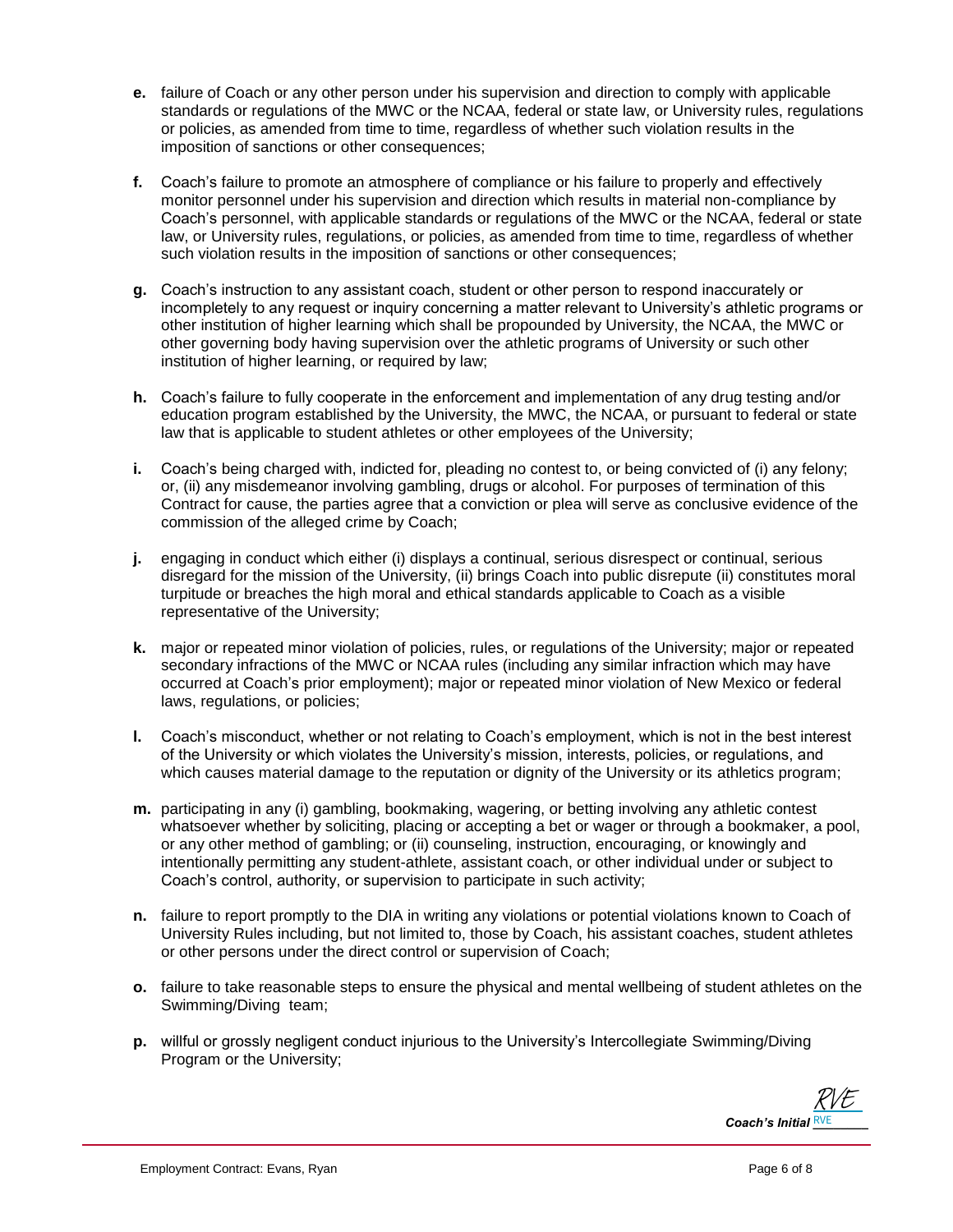**q.** any other violation of policies of the University or its Athletics Department.

If this Contract is terminated for cause, the University shall have no further liability except for base salary and fringe benefits accrued to the date of termination.

Nothing in this Section shall prevent, limit or otherwise interfere with the University's right to terminate the services of the Coach without cause at any time subject to the provisions of Section 12 herein. Therefore, this Section creates no expectancy of or property interest in continued employment and no University Administrative Policy addressing or governing progressive discipline, discharge or the appeal process for discharge shall be applicable to Coach.

- **12. Contract Non-Renewal:** Coach expressly agrees that there exists no expectancy of renewal of this Contract beyond the term stated in Section 2 herein. Coach also expressly agrees that no notice that this Contract will not be renewed is required. Coach understands that this provision contradicts UAP 3240, Contract Employees, and expressly agrees that no notice is required. The obligations of the University and Coach pursuant to this Contract shall terminate with the termination or non-renewal of Coach's employment.
- **13. Termination by Disability or Death**: It is expressly understood and agreed that this is a personal service agreement between the parties and that in the event of the incapacity of Coach to the degree that he is rendered incapable of performing the obligations and duties contained in this Contract for a period of more than ninety (90) consecutive days, as certified by two (2) physicians selected or approved by the University, or his untimely demise, this Contract shall terminate and the University shall have no further financial or other obligation whosoever hereunder except to pay Coach his base salary and benefits accrued to the date of termination.
- **14. Complete Employment Contract:** This Employment Contract and any Exhibits attached hereto and incorporated herein by reference, constitute the final and complete agreement between the parties. Any amendments or further addenda, hereafter agreed to by both parties, shall be in writing and executed with the same formality. All prior and contemporaneous negotiations and agreements pertaining to Coach's employment by the University are deemed incorporated into this Contract and such documents and instruments are deemed to have been abandoned if not so incorporated. No verbal understandings, statements, promises, or inducements contrary to the terms of this Contract exist.
- **15. Severability:** If any provision of this Contract is held to be invalid or unenforceable for any reason, such provision shall be ineffective to the extent of such invalidity or unenforceability; provided, however, that the remaining provisions will continue in full force without being impaired or invalidated in any way unless such invalid or unenforceable provision or clause shall be so significant as to materially affect the Parties' expectations regarding this Contract. The Parties shall replace any invalid or unenforceable provision with valid provision which most closely approximates the intent and economic effect of the invalid or unenforceable provision.
- **16. Governing Law and Forum:** This Contract, and any other amendments, shall be governed by and construed in accordance with the laws of the State of New Mexico and the policies and procedures of The University of New Mexico Board of Regents.
- **17. Waiver:** No waiver by either party of any rights under this Contract will be valid unless set forth in a writing signed by that party. The failure of either party to insist upon strict performance of this Contract shall not be construed as a waiver of any of the party's other rights under the Contract.
- **18. Captions:** The captions used herein are for convenience only and do not in any way limit or amplify the terms and provisions hereof.
- **19. Mandatory, Binding Arbitration:** The Parties agree to submit to binding arbitration any claims that they may have against each other, of any nature whatsoever, other than those prohibited by law, pursuant to the New Mexico Uniform Arbitration Act, and hereby waive any rights to file suit in a court of law on any such claims.